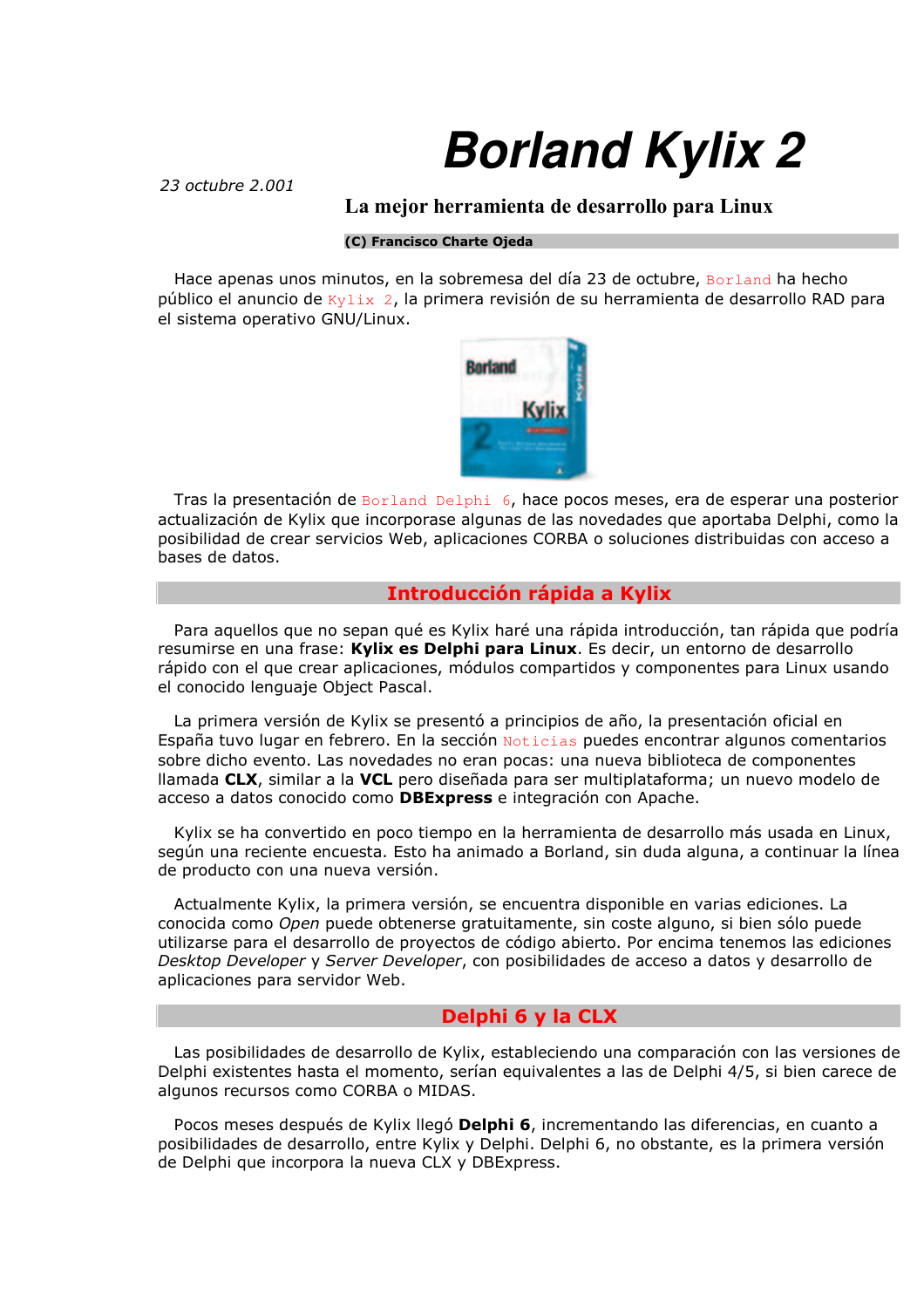Gracias a la compatibilidad del lenguaje, Object Pascal; la biblioteca de clases CLX y los controladores de acceso a datos, desarrollar una aplicación con Delphi 6 y, posteriormente, recompilarla con Kylix para obtener el mismo proyecto en Windows y Linux resulta bastante sencillo. También es factible, incluso más fácil, hacer lo contrario: desarrollar con Kylix en Linux y después recompilar con Delphi 6.

Aparte de estas novedades, Delphi 6 introdujo también tres nuevos términos: DataSnap, WebSnap y BizSnap. Son nombres para nuevas posibilidades, como el desarrollo de servicios Web, la transformación de documentos XML o la creación de aplicaciones distribuidas con acceso a datos.

Todas estas nuevas posibilidades no existían en Kylix, en la primera versión, ya que fueron desarrolladas en paralelo por el equipo de desarrollo de Delphi.

# **Llega Kylix 2**

Kylix 2 aporta a la versión de Delphi para Linux todas las posibilidades que tenemos en Delphi 6, consiguiendo así una sincronía prácticamente totalmente entre ambos productos. Ahora, más que nunca, el desarrollo paralelo de un proyecto en Windows y Linux es realmente sencillo.

Revisando la lista de novedades de Kylix 2 podemos encontrar los mismos términos que acabamos de citar: *DataSnap, WebSnap y BizSnap*. Tenemos, por tanto, las mismas posibilidades de desarrollo que existen en Delphi 6. Podemos crear aplicaciones de servidor Web, para Apache, utilizando los nuevos componentes WebSnap, bastante más flexibles que el anterior modelo conocido como WebBroker. Mediante DataSnap podemos crear aplicaciones distribuidas cono acceso a datos, como hacíamos con MIDAS en versiones previas de Delphi.

Obviamente podemos trabajar con documentos XML, produciéndolos a partir de nuestros datos o transformándolos para crear conjuntos de datos con los que trabajar en nuestras aplicaciones. También es posible la creación y el consumo de servicios Web, usando para ello SOAP (Simple Object Access Protocol) y WSDL (Web Service Description Language). Podríamos, por ejemplo, crear un servicio Web con Kylix, ejecutarlo en Linux y consumirlo desde una aplicación Windows escrita con Delphi 6, Visual Studio.NET o Forte for Java.

CORBA también llega a Kylix 2, añadiendo una nueva posibilidad, inexistente en la primera versión, para diseñar aplicaciones distribuidas y entorno heterogéneos. Se incorpora el conocido ORB VisiBroker para Kylix, con la correspondiente integración para facilitar su uso.

Según aparece en la web de Borland, Kylix 2 estará disponible en tres ediciones distintas: Open Edition, Professional y Enterprise. En la sede de Kylix pueden encontrarse las características de cada una de ellas, así como los requerimientos hardware.

### *¿La mejor herramienta de desarrollo para Linux?*

El subtítulo de este artículo, La mejor herramienta de desarrollo, es una afirmación rotunda. Actualmente no nos será fácil encontrar para Linux una herramienta de desarrollo que cuente con estas posibilidades:

- Diseño de interfaces de usuario y aplicaciones nativas.
- · Desarrollo de módulos compartidos, el equivalente a las DLL de Windows en Linux.
- Creación de aplicaciones de servidor Web, tanto CGI como DSO para Apache.
- Desarrollo de servicios Web
- Acceso a múltiples sistemas RDBMS de manera eficiente usando un sólo mecanismo.